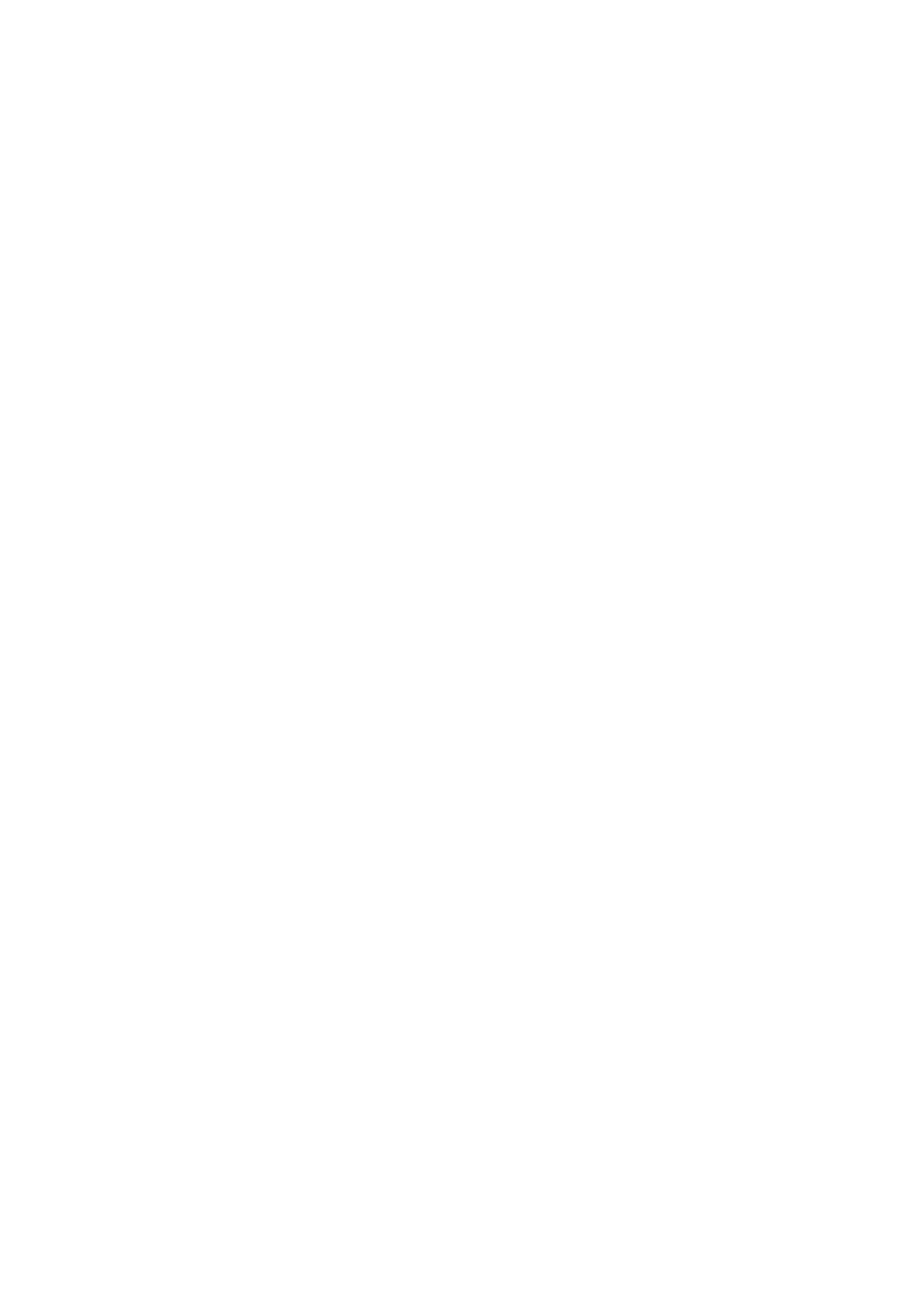#### **COVID-19 Reveals a Path Forward on Climate Change**

*The scale of societal cooperation, compliance, and inequality during the pandemic holds lessons for those seeking meaningful climate action.*

*American Scientist*, May 12, 2020, By [Richardson Dilworth,](https://www.americanscientist.org/author/richardson_dilworth) [Scott Gabriel Knowles,](https://www.americanscientist.org/author/scott_gabriel_knowles) [Franco](https://www.americanscientist.org/author/franco_montalto)  [Montalto,](https://www.americanscientist.org/author/franco_montalto) [Mimi Sheller](https://www.americanscientist.org/author/mimi_sheller)

Four months after the disappointment of the most recent United Nations climate conference (COP25) — at which no new rules creating a global carbon market were reached, no new mechanisms for compensating developing countries harmed by climate change were established, and no formal statement expressing the need for more ambition in efforts to cut 5 greenhouse gas emissions was articulated — human activity has shifted drastically. As we write, there are 4.2 million confirmed cases of coronavirus disease 2019 (COVID-19), more than a quarter-million deaths, roughly 2.5 billion people staying at home, and millions unemployed, all while the global economy is effectively shut down.

- It is perhaps no surprise that such changes in the behavior of human beings, labeled a 10 hyperkeystone species by biologists Boris Worm and Robert Paine, would be detectable in the natural world. Enforced human immobility and the shutdown of carbon intensive industrial operations have silenced human noise and improved air quality; emboldened wildlife to openly roam cities and giant pandas to mate in shuttered zoos; and, after setting new highs in each of the past two years, greenhouse gas emissions are now projected by the International Energy 15 Agency (IEA) to drop by 8 percent this year.
- Even though these outcomes show nature's resilience, they are accompanied by the loss of many human lives. Violent economic and social upheaval are not prerequisites for the mitigation of climate change. […] We do not want to confuse the consequences of a temporary pause in consumer economies with the structural changes needed to avoid the most devastating 20 effects of climate change. That goal requires a similar reduction in greenhouse gas emissions (about 7.6 percent) *every year* between 2020 and 2030, and that reduction must be accompanied by equally ambitious efforts to promote social justice and equity. UN Secretary General António Guterres could have been discussing COVID-19 when he pointed out that solutions to the climate crisis that do not benefit everybody will lead to the "survival of the richest."
- 25 What do the voices speaking in this frightening moment tell us about how we need to structure sustainable climate action? Like those in climate denial, individuals concerned principally with the pandemic's effects on the economy and personal liberties are rushing to suspend life-saving measures (sheltering at home) in favor of "business as usual." Their emphasis is on the economic "restart," with suspended environmental regulations and subsidies for fossil fuels. 30 This carbon-committed approach leads directly to the stubborn status quo that would not budge
- at COP25.

But billions around the world have also accepted an abrupt and radical change to their lives, virtually overnight and amid profound uncertainty, all to slow the spread of the virus. Social science research proves time and again that disasters reveal the human capacity for creativity, 35 improvisation and community formation, and helping others (even strangers) survive, and COVID-19 is no exception. These collective responses to COVID-19 prove that even in today's complex world we do not need to wait for mitigation and adaptation behavior to emerge. The

pandemic shows us that when scientific authorities such as Anthony Fauci, the director of the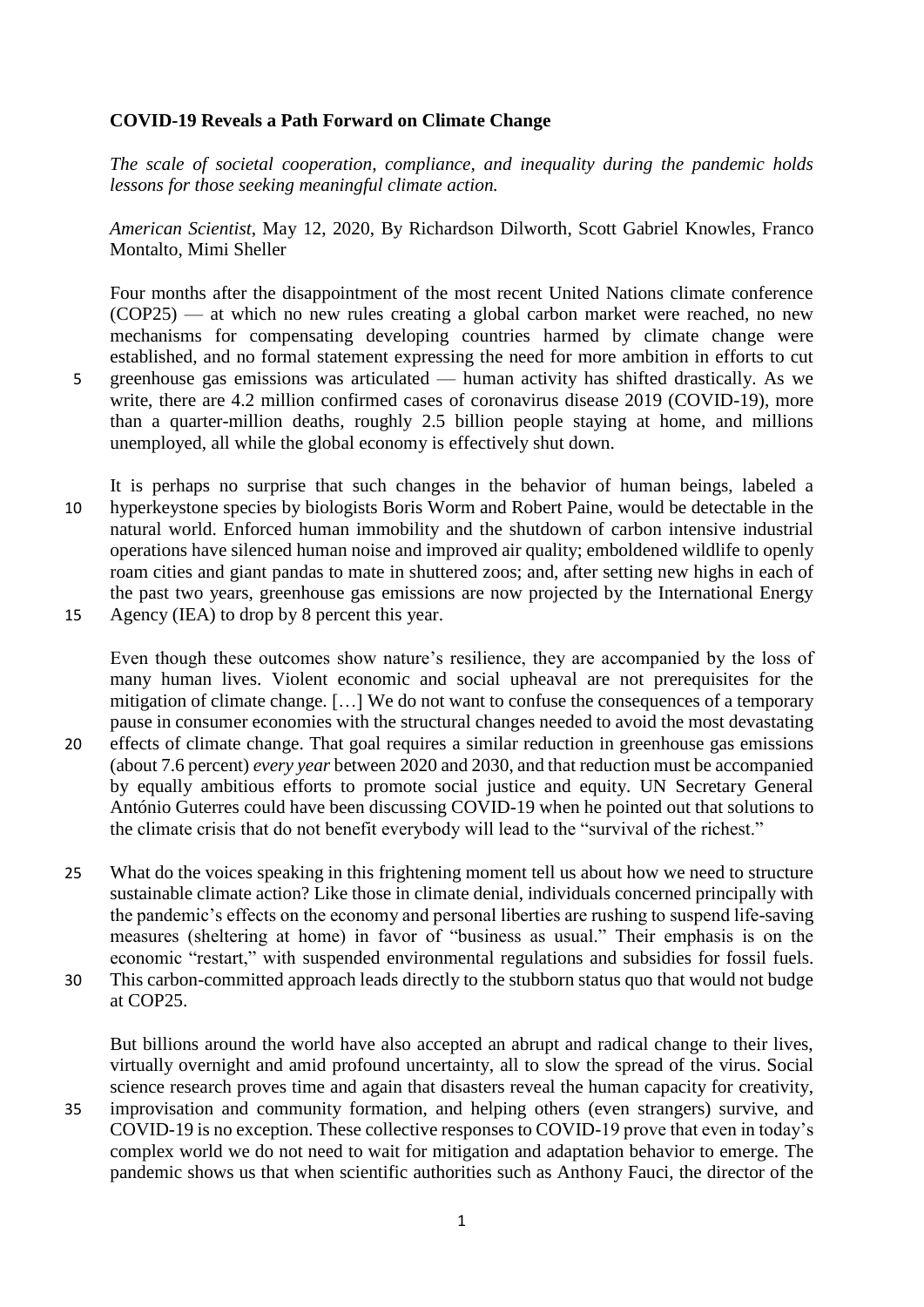National Institute of Allergy and Infectious Diseases, prescribed drastic social distancing to 40 allay COVID-19 effects, people responded—despite hyperpartisanship and often in defiance of science skeptics.

The agility and speed with which such life-saving policies took hold provide many rich and transferable lessons to the climate crisis, from how science is effectively communicated to the public, to the psychological frames needed to maintain alarm, build social commitment, and

- 45 drive policy momentum. However, it is also true that this kind of prosocial behavior after disasters is not applied uniformly; it is constrained by factors of time, ideology, geography, and social difference. Social inequities, in particular, represent a severe handicap in our efforts to adapt the human condition for the better, whether fighting a pandemic or mitigating climate change.
- 50 Overwhelming evidence now indicates that racial and ethnic minority populations are shouldering a disproportionate burden of illness and death, especially people working in risky, low-wage, high-stress jobs, whether within the United States or in other countries. When we sacrifice the essential workers in our fields, factories, warehouses, meat-processing plants, and grocery stores, and fail to support the teachers, nurses, health aids, cleaners, and drivers who
- 55 take care of us all, we deepen human suffering. Such exploitation of vulnerable people often parallels the over-exploitation of natural resources associated with "sacrifice zones" of toxic pollution and ecocide. The outlook for the world's poorest countries to recover from the pandemic's economic shock, as well as their outlook as the climate changes, is dim without a massive outpouring of international aid—or without "climate reparations" to make up for the
- 60 carbon debt of large-scale emissions by wealthier countries and major carbon-emitting companies.

How can we convert the best aspects of our current COVID-19 disaster response into more long-lasting and thoroughly equitable collaboration to stop climate disasters? First and foremost, we need to decrease the inequities that will only grow more brittle as the climate 65 continues to change.

[...] COVID-19 has exposed and will exacerbate inequalities, but our responses to it also will point to new questions and solutions. What government policies will be most helpful in keeping greenhouse gas emissions low as the economy opens up? German chancellor Angela Merkel, for example, has led calls for a "green recovery" as part of the European response to the global 70 health crisis; advisors to the United Kingdom government have made essentially the same recommendation. The IEA has speculated that the pandemic may permanently reduce markets for most fossil fuels while increasing the economic viability of renewables. Cities such as Paris and Milan are increasing space for pedestrians and bikes, banning cars, and installing express bus lanes while traffic is light. The Pakistani government is employing tens of thousands of idle 75 workers in planting billions of trees to reduce climate risks. Companies allowing employees to work more from home may reduce commuter traffic and the need for office space, lowering greenhouse gas emissions. And individuals are shifting their patterns of consumption and experimenting with new lower-carbon lifestyles. In Philadelphia, we are attempting to alleviate COVID-19's economic stress by employing civic scientists in a National Science Foundation–

80 funded study to better understand the role of park usage in the era of social distancing.

Yet without formalizing and expanding such innovations throughout the economy, the pandemic could easily trigger behavior that makes it harder to achieve our climate change goals. With local and regional mass transit systems in fiscal crises from which they may never recover,